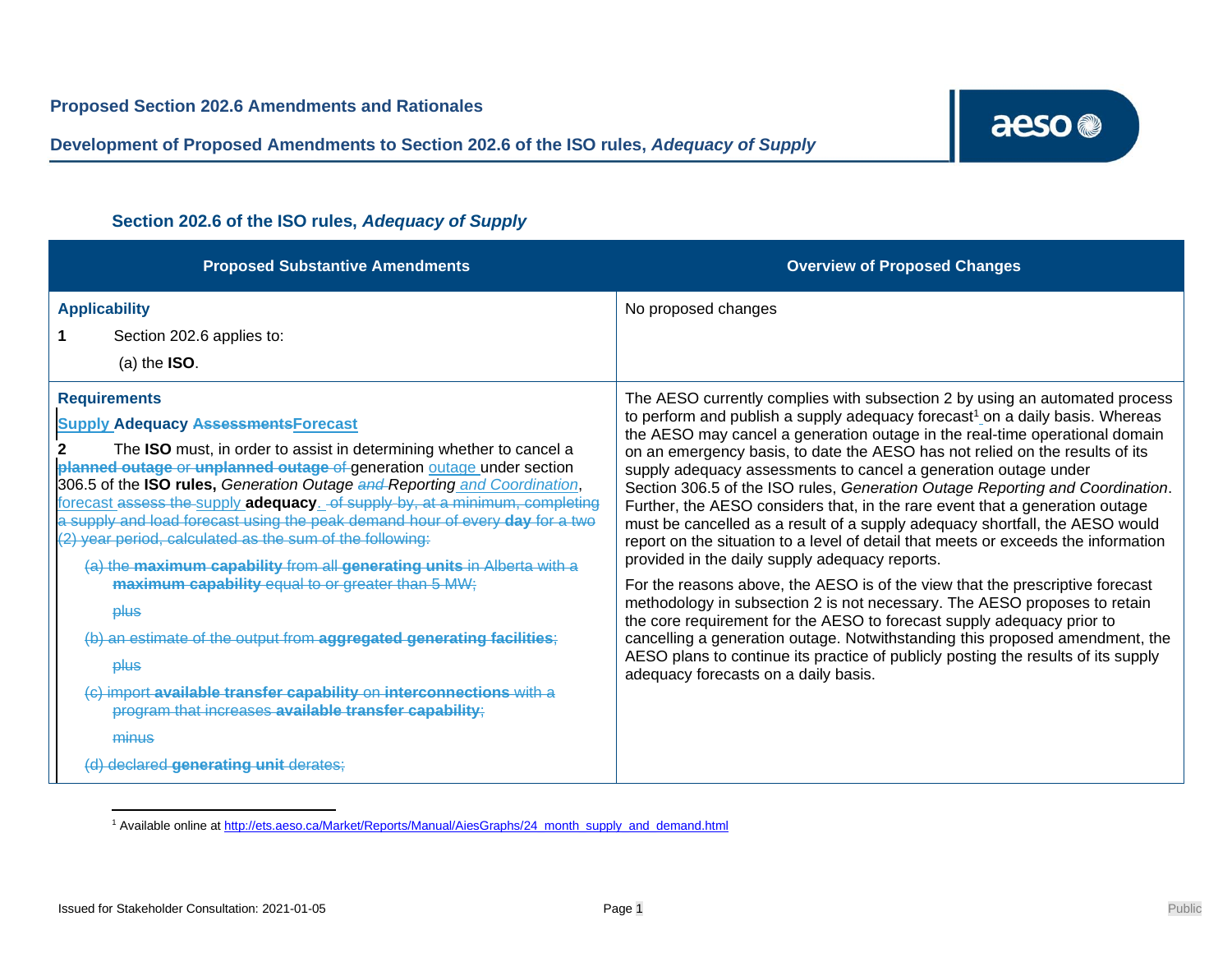

| <b>Proposed Substantive Amendments</b>                                                                                                      | <b>Overview of Proposed Changes</b>                                                                                                                           |
|---------------------------------------------------------------------------------------------------------------------------------------------|---------------------------------------------------------------------------------------------------------------------------------------------------------------|
| minus                                                                                                                                       |                                                                                                                                                               |
| (e) any capacity of generating units which are affected by transmission<br>constraints:                                                     |                                                                                                                                                               |
| minus                                                                                                                                       |                                                                                                                                                               |
| (f) anticipated generating unit derates;                                                                                                    |                                                                                                                                                               |
| minus                                                                                                                                       |                                                                                                                                                               |
| (g) the daily forecast Alberta internal load;                                                                                               |                                                                                                                                                               |
| minus                                                                                                                                       |                                                                                                                                                               |
| (h) operating reserves requirements;                                                                                                        |                                                                                                                                                               |
| plus                                                                                                                                        |                                                                                                                                                               |
| (i) price responsive load:                                                                                                                  |                                                                                                                                                               |
| plus                                                                                                                                        |                                                                                                                                                               |
| (i) aggregate planned outage, unplanned outage and forced outage<br>records for load:                                                       |                                                                                                                                                               |
| plus                                                                                                                                        |                                                                                                                                                               |
| (k) load for demand opportunity service.                                                                                                    |                                                                                                                                                               |
| <b>Short Term Adequacy Assessments</b>                                                                                                      | The methodology in subsection 3 for real-time adequacy assessments is a                                                                                       |
| The ISO must, every hour, assess the short term adequacy of supply<br>by, at a minimum, completing a real time adequacy assessment for each | market indicator and not a reliability indicator, and does not align with how the<br>AESO manages supply shortfall in real-time. Rather, the AESO follows the |
| settlement interval of the current day and for the six (6) remaining days of the                                                            | procedures and requirements set out in Section 202.2 of the ISO rules, Short-                                                                                 |
| forecast scheduling period on the day preceding that current day, calculated<br>as the sum of the following:                                | Term Adequacy and Supply Shortfall, coupled with the basic requirement for<br>the AESO to be situationally aware at all times with respect to short-term      |
| (a) available capability from all generating source assets in Alberta with a                                                                | adequacy                                                                                                                                                      |
| maximum capability equal to or greater than 5 MW with a start-up                                                                            | Therefore, and in light of the AESO's overarching legislative duty to safely and                                                                              |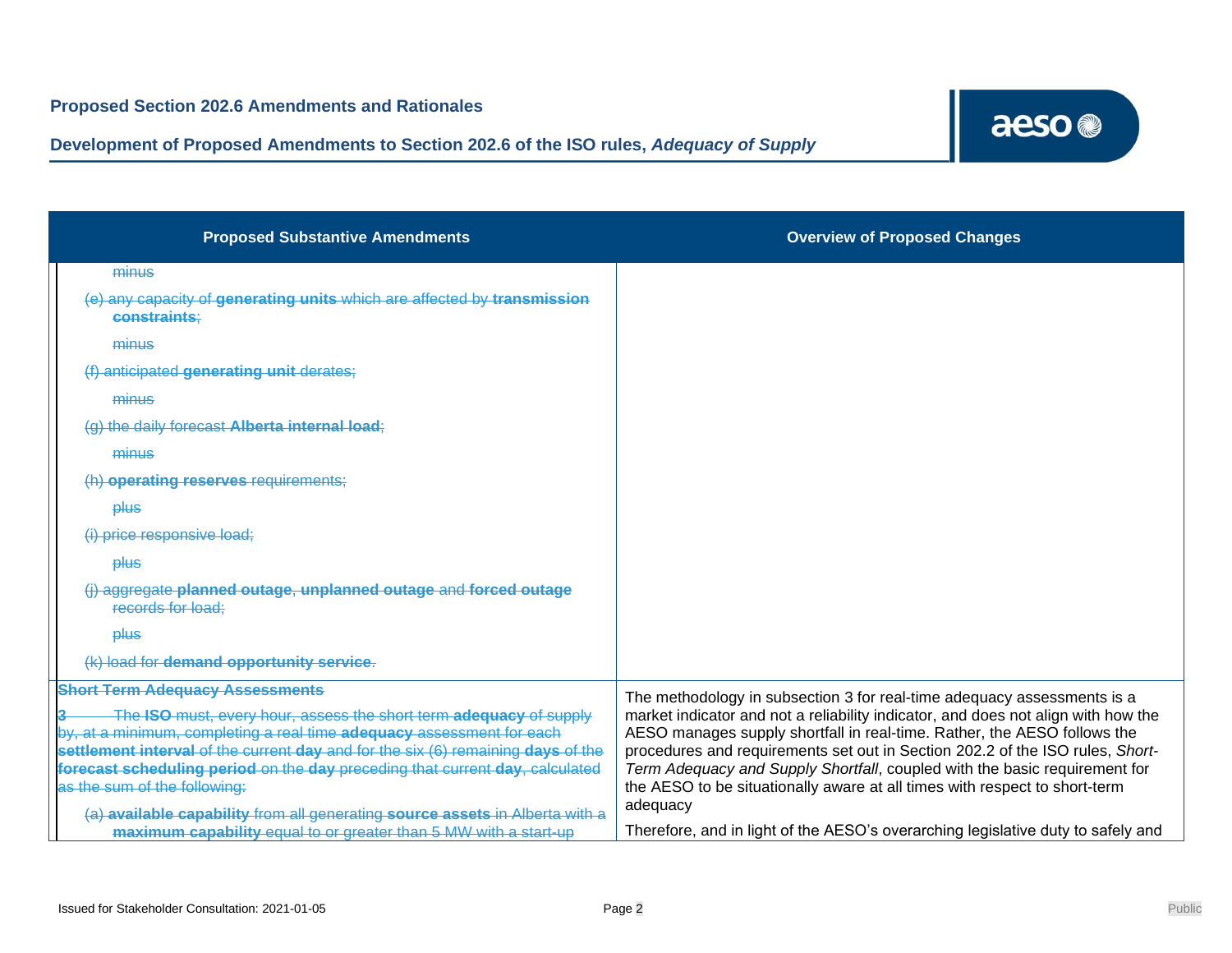**Development of Proposed Amendments to Section 202.6 of the ISO rules,** *Adequacy of Supply*

| <b>Proposed Substantive Amendments</b>                                                                                                                                                                                                                       | <b>Overview of Proposed Changes</b>                                                                                                                                                                                                                                                                                                                                                                                                                                                                                                                                                                               |
|--------------------------------------------------------------------------------------------------------------------------------------------------------------------------------------------------------------------------------------------------------------|-------------------------------------------------------------------------------------------------------------------------------------------------------------------------------------------------------------------------------------------------------------------------------------------------------------------------------------------------------------------------------------------------------------------------------------------------------------------------------------------------------------------------------------------------------------------------------------------------------------------|
| time less than or equal to one (1) hour or with a submitted start time at<br>or before the period being assessed;<br>plus<br>(b) estimated output from aggregated generating facilities;                                                                     | reliably operate the Alberta interconnected electric system <sup>2</sup> , the obligation to<br>perform a short-term adequacy assessment as currently contemplated in<br>subsection 3 is not relevant and provides no value. Additional tools and<br>references currently used by the AESO for ensuring the safe and reliable<br>operation of the Alberta interconnected electric system include:                                                                                                                                                                                                                 |
| <b>plus</b><br>(c) estimated amount of price responsive load;<br><b>plus</b><br>(d) estimated amount of demand opportunity service load that is to be<br>curtailed;<br><b>plus</b><br>(e) on-site generation that supplies behind-the-fence load and submits | Section 305.4, of the ISO rules, System Security to manage "system"<br>security", with "system security" being defined in the AESO<br>Consolidated Authoritative Document Glossary as "[] the safe<br>scheduling, operation and control of the AIES on a day-to-day basis in<br>accordance with the specified technical, security and operational<br>standards to withstand events such as electric short circuits,<br>unanticipated loss of AIES components and switching operations<br>without experiencing cascading loss of AIES components or<br>uncontrolled loss of load." (bold font in original omitted) |
| available capability as a net-to-grid value;<br><b>plus</b>                                                                                                                                                                                                  | Section 305.1 of the ISO rules, Energy Emergency Alerts, and the<br>$\bullet$<br>related AESO Information Document #2012-024R, Energy Emergnecy<br>Alerts                                                                                                                                                                                                                                                                                                                                                                                                                                                         |
| (f) import available transfer capability on the interties;<br>minus<br>(g) the peak forecast load from the day-ahead forecast of Alberta internal<br>load:<br>minus                                                                                          | Reliability standards, including reliability standard EOP-001-AB-2.1b,<br>$\bullet$<br>Emergency Operations Planning, pertaining to short-term adequacy<br>assessments and which states at Requirement R2, "The ISO must<br>develop, maintain and implement a capacity and energy<br>emergencyplan to mitigate insufficient generating capacity." Notably,<br>the AESO's emergency plan includes a short-term assessment.                                                                                                                                                                                         |
| (h) the ISO's spinning reserve requirement;<br>minus                                                                                                                                                                                                         | Notwithstanding this proposed amendment, the AESO plans to continue its<br>practice of publicly posting the results of its Supply Adequacy Report. <sup>3</sup>                                                                                                                                                                                                                                                                                                                                                                                                                                                   |

<sup>2</sup> *Electric Utilities Act*, section 17(h)

<sup>&</sup>lt;sup>3</sup> Avaialble online a[t http://ets.aeso.ca/ets\\_web/ip/Market/Reports/SupplyAdequacyReportServlet](http://ets.aeso.ca/ets_web/ip/Market/Reports/SupplyAdequacyReportServlet)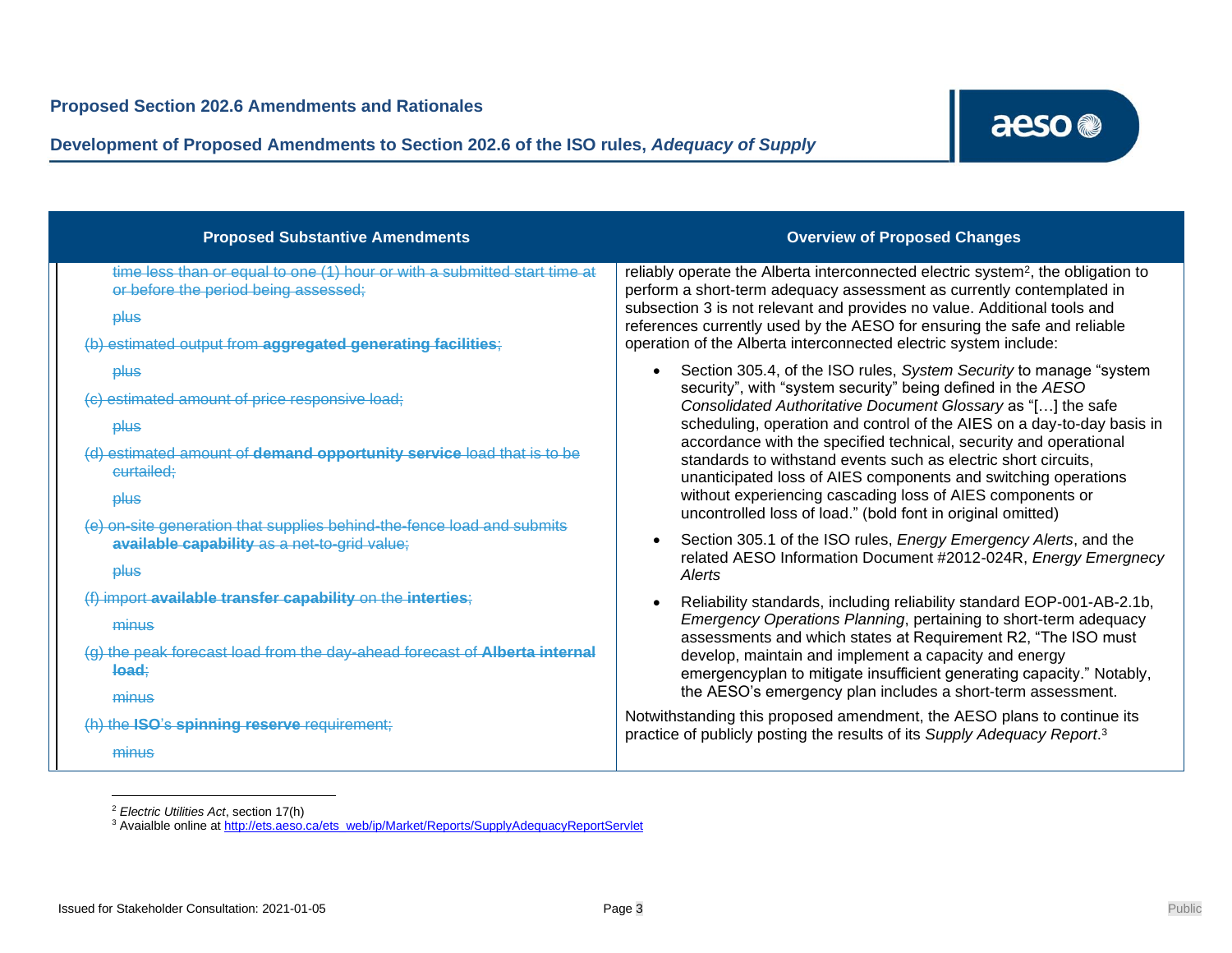## **Development of Proposed Amendments to Section 202.6 of the ISO rules,** *Adequacy of Supply*

# aeso<sup>®</sup>

| <b>Proposed Substantive Amendments</b>                                                                                                                                                                                                                                                                                                      | <b>Overview of Proposed Changes</b>                                                                                                                                                                                                                                                                                                                                                                                                                                                                                                                                                                                                                                                                                                                                                   |
|---------------------------------------------------------------------------------------------------------------------------------------------------------------------------------------------------------------------------------------------------------------------------------------------------------------------------------------------|---------------------------------------------------------------------------------------------------------------------------------------------------------------------------------------------------------------------------------------------------------------------------------------------------------------------------------------------------------------------------------------------------------------------------------------------------------------------------------------------------------------------------------------------------------------------------------------------------------------------------------------------------------------------------------------------------------------------------------------------------------------------------------------|
| (i) constrained down generation, with the exception of constrained down<br>aggregated generation facilities.                                                                                                                                                                                                                                |                                                                                                                                                                                                                                                                                                                                                                                                                                                                                                                                                                                                                                                                                                                                                                                       |
| <b>Long Term Adequacy Metrics and Reporting</b><br>34(1) The ISO must establish, maintain and report on long term adequacy<br>metrics on a quarterly basis in accordance with this section 202.6.<br>(2) The ISO must makereport on publicly available the following long term<br>adequacy metrics publicly available on a quarterly basis: | The AESO is of the view that this provision should be maintained, with<br>amendments, given that long-term adequacy metrics provide the market with<br>valuable information about the long-term adequacy of generation capacity,<br>which in turn acts as an investment signal for market participants and the<br>development of new generation.<br>The AESO proposes to maintain the requirement for current long-term                                                                                                                                                                                                                                                                                                                                                               |
| (a) an list of Alberta electrical generation projects and retirements metric<br>which is a non-confidential project list indicating such relevant<br>information as the project name, the project proponents, the MW size of<br>the project and the estimated year of project completion;                                                   | adequacy assessments and corresponding reporting obligations under the<br>current subsection 4 where they do not overlap with the AESO's other<br>legislative forecasting obligations and where the development of these metrics<br>derive from substantial industry consultation and input.                                                                                                                                                                                                                                                                                                                                                                                                                                                                                          |
| (b) a forecast reserve margin-metric;, including a reserve margin metric<br>which must have a minimum five (5) year forecast period and be<br>calculated using a methodology that:                                                                                                                                                          | The AESO considers that the prescriptive assessment methodology in current<br>subsection 4 contributes to unnecessary red tape and therefore proposes the<br>removal of the prescriptive calculation methodologies, the prescriptive<br>requirements for the supply adequacy shortfall metric, and the non-confidential<br>project list criteria. These specific details, formulated so as to minimize red<br>tape, would be more appropriately reflected in a supporting AESO information<br>document. A supporting information document would maintain transparency<br>while promoting flexibility for the AESO to update the methodology to account<br>for a dynamic energy mix.<br>The AESO plans to continue providing the metrics in a format similar to the<br>current format. |
| (i) is a measure, expressed in percentage terms, representing the<br>amount of generation capacity at the time of system peak that is in<br>excess of the annual peak demand;                                                                                                                                                               |                                                                                                                                                                                                                                                                                                                                                                                                                                                                                                                                                                                                                                                                                                                                                                                       |
| (ii) utilizes ISO load forecasts;<br>(iii) utilizes existing generating unit capacity information such as<br>maximum capability and the generation metric forecast capacity<br>published as part of the Alberta electrical generation projects and<br>retirements metric:                                                                   |                                                                                                                                                                                                                                                                                                                                                                                                                                                                                                                                                                                                                                                                                                                                                                                       |
| (iv) accounts for behind-the-fence load and generation capacity;<br>(v) excludes wind and solar generation and adjusts for hydro generation<br>available at the time of system peak;                                                                                                                                                        |                                                                                                                                                                                                                                                                                                                                                                                                                                                                                                                                                                                                                                                                                                                                                                                       |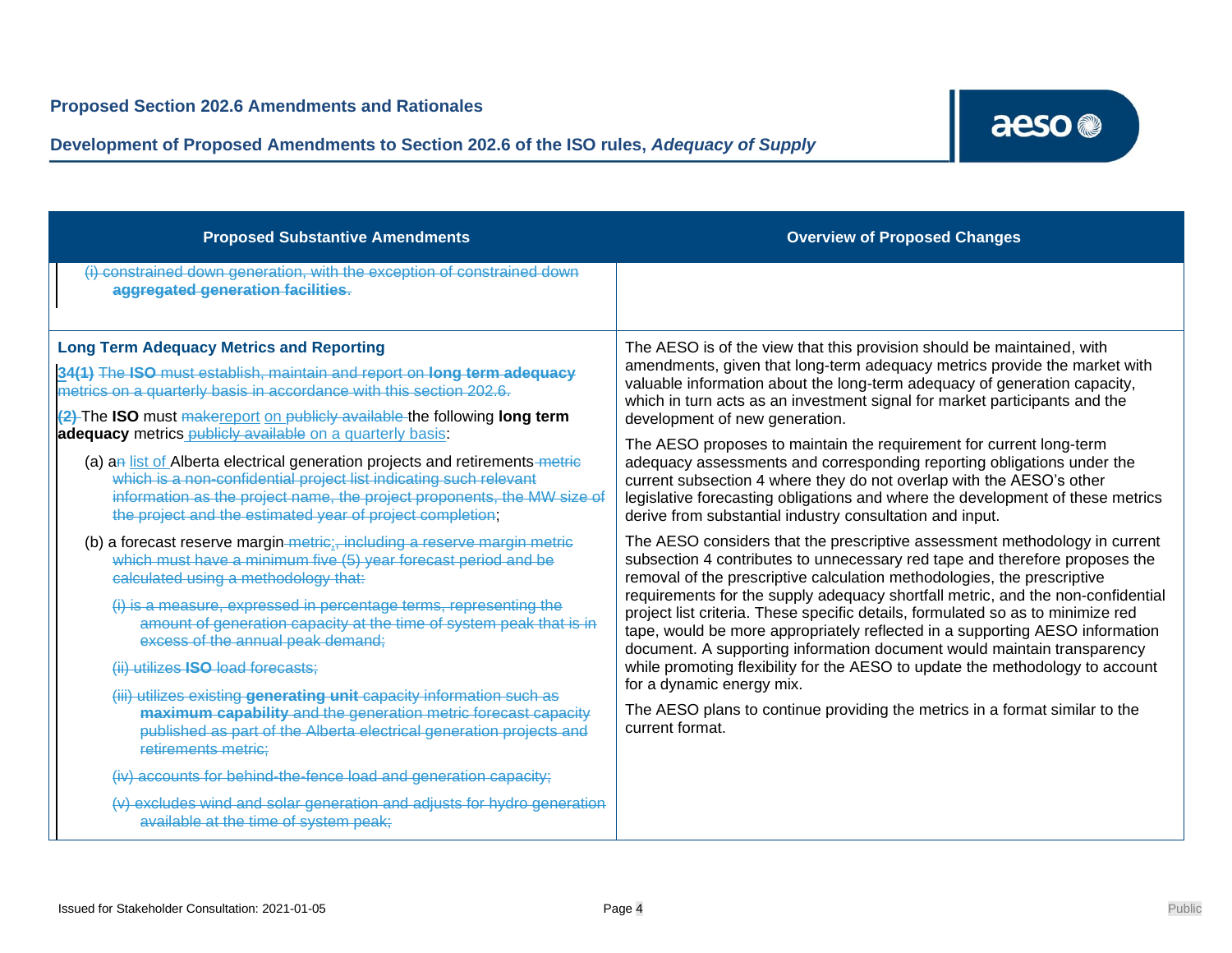

| <b>Proposed Substantive Amendments</b>                                                                                                                                                                                                   | <b>Overview of Proposed Changes</b> |
|------------------------------------------------------------------------------------------------------------------------------------------------------------------------------------------------------------------------------------------|-------------------------------------|
| (vi) incorporates interconnection capacity; and                                                                                                                                                                                          |                                     |
| (vii) may reflect more than a single supply and load scenario for the system;                                                                                                                                                            |                                     |
| (c) a supply cushion metric which provides a $two-2$ year forecast of<br>available daily generation capacity and peak demand; both measured in<br>MW which must be calculated using a methodology that:                                  |                                     |
| (i) incorporates generating unit capacity information such as the<br>maximum capability of generating units;                                                                                                                             |                                     |
| (ii) utilizes ISO load forecasts;                                                                                                                                                                                                        |                                     |
| (iii) incorporates daily average planned outages and derates as<br>reported by pool participants in their planned outage scheduling<br>submissions as well as a nominal average unplanned outage and<br>forced outage rate;              |                                     |
| (iv) accounts for behind-the-fence load and generation capacity;                                                                                                                                                                         |                                     |
| (v) excludes wind and solar generation and adjusts for hydro generation<br>available at the time of daily system peak;                                                                                                                   |                                     |
| (vi) excludes interconnection capacity; and                                                                                                                                                                                              |                                     |
| (vii) excludes existing generation that is contractually available but that<br>does not participate in the energy market;                                                                                                                |                                     |
| and                                                                                                                                                                                                                                      |                                     |
| (d) a $two-2$ year probability of supply adequacy shortfall metric which<br>provides a probabilistic assessment of a state of supply shortfall over<br>the next two (2) years. and which must be calculated using a<br>methodology that: |                                     |
| (i) utilizes ISO load forecasts;                                                                                                                                                                                                         |                                     |
| (ii) utilizes existing generating unit capacity information such as<br>maximum capability and the generation metric capacity published                                                                                                   |                                     |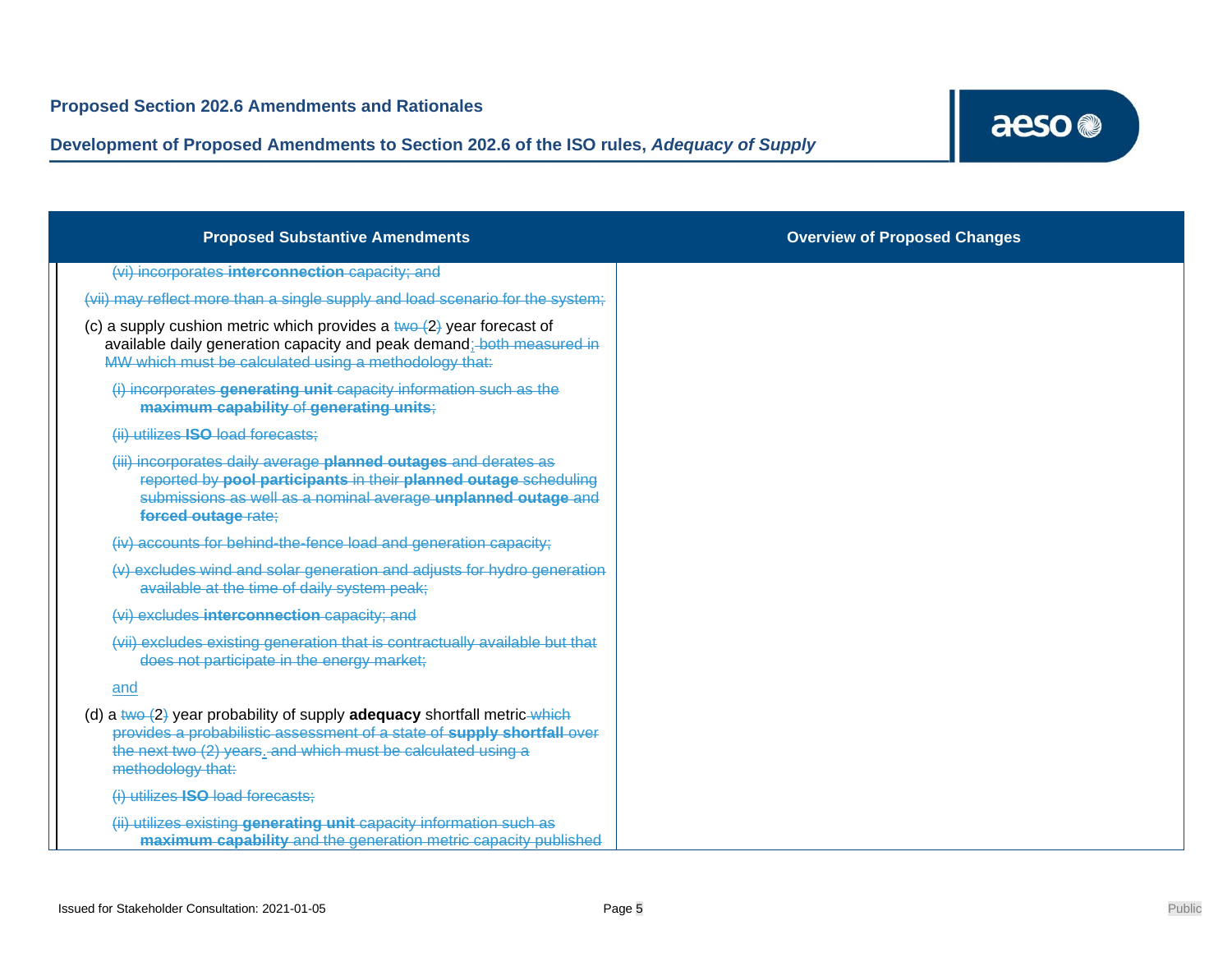

| <b>Proposed Substantive Amendments</b>                                                                                                                                                                                                                   | <b>Overview of Proposed Changes</b>                                                                                                                                                                                                                                                         |
|----------------------------------------------------------------------------------------------------------------------------------------------------------------------------------------------------------------------------------------------------------|---------------------------------------------------------------------------------------------------------------------------------------------------------------------------------------------------------------------------------------------------------------------------------------------|
| as part of the Alberta electrical generation and retirements metric;                                                                                                                                                                                     |                                                                                                                                                                                                                                                                                             |
| (iii) incorporates hourly planned outages and derates as reported by<br>pool participants in their planned outage scheduling<br>submissions;                                                                                                             |                                                                                                                                                                                                                                                                                             |
| (iv) incorporates interconnection capacity estimates; and                                                                                                                                                                                                |                                                                                                                                                                                                                                                                                             |
| (v) utilizes a distribution of outcomes for the following inputs:                                                                                                                                                                                        |                                                                                                                                                                                                                                                                                             |
| (A) intermittent or energy limited resources; and                                                                                                                                                                                                        |                                                                                                                                                                                                                                                                                             |
| (B) unplanned outages and forced outages.                                                                                                                                                                                                                |                                                                                                                                                                                                                                                                                             |
| <b>Long Term Adequacy Threshold Determination and Use</b>                                                                                                                                                                                                | No proposed substantive changes                                                                                                                                                                                                                                                             |
| <b>45(1)</b> The <b>ISO</b> must, for the $\frac{1}{2}$ year probability of supply <b>adequacy</b><br>shortfall metric model set out in subsection $43(2)(d)$ , use a long term<br>adequacy threshold which:                                             | The AESO is of the view that this provision should be maintained given that a<br>long term adequacy threshold informs the potential need for the AESO to take<br>preventative action to avoid supply shortfall.                                                                             |
| (a) represents the equivalent impact of the probability of having a system<br>supply shortfall occur once every ten (10) years; and                                                                                                                      | The AESO's long term adequacy threshold is not defined elsewhere. It is an<br>accepted practice for ISOs to document their generation adequacy standards,<br>and the AESO is of the view that this information appropriately rests in an<br>AESO authoritative document like Section 202.6. |
| (b) is calculated as the $\theta$ ne (1) hour average Alberta internal load for a<br>year divided by $five(5)$ ;                                                                                                                                         |                                                                                                                                                                                                                                                                                             |
| being the level which, if exceeded, would indicate a need for the ISO to<br>consider taking preventative action.                                                                                                                                         |                                                                                                                                                                                                                                                                                             |
| (2)<br>The <b>ISO</b> must, using the $\frac{1}{2}$ year probability of supply <b>adequacy</b><br>shortfall metric, estimate on a quarterly basis the expected total system MWh<br>not served in a subsequent $two (2)$ year period.                     |                                                                                                                                                                                                                                                                                             |
| The ISO must, if the estimated total system MWh not served exceeds<br>(3)<br>the long term adequacy threshold established at the time, undertake further<br>studies to verify the likely cause, magnitude and timing of the potential<br>adequacy issue. |                                                                                                                                                                                                                                                                                             |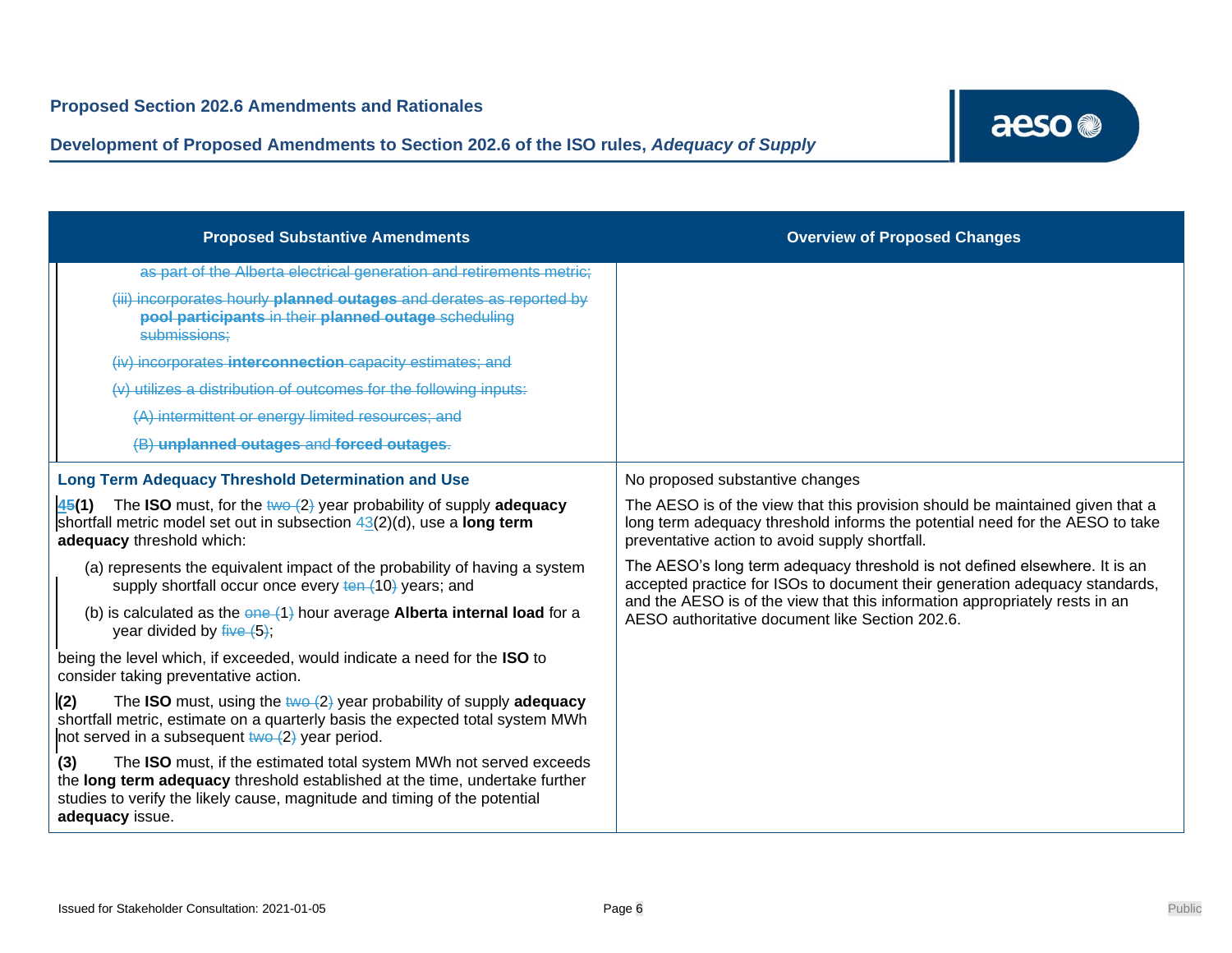**Development of Proposed Amendments to Section 202.6 of the ISO rules,** *Adequacy of Supply*



| <b>Proposed Substantive Amendments</b>                                                                                                                                                                                                                                                                                                                                                                                                                                                                                                                     | <b>Overview of Proposed Changes</b>                                                                                                                                                                                                                                                                                                                                                                                                                                                                                                                                                                            |
|------------------------------------------------------------------------------------------------------------------------------------------------------------------------------------------------------------------------------------------------------------------------------------------------------------------------------------------------------------------------------------------------------------------------------------------------------------------------------------------------------------------------------------------------------------|----------------------------------------------------------------------------------------------------------------------------------------------------------------------------------------------------------------------------------------------------------------------------------------------------------------------------------------------------------------------------------------------------------------------------------------------------------------------------------------------------------------------------------------------------------------------------------------------------------------|
| <b>Long Term Adequacy Threshold Actions</b><br>The ISO may, if the long term adequacy threshold is exceeded and<br>56<br>the ISO deems that a potential adequacy issue requires preventative action,<br>procure any one (1) or more of the following services to address the potential<br>adequacy issue, including:<br>(a) load shed;<br>(b) self-supply and back-up generation that would not otherwise be<br>available to participate in the energy market; and or<br>(c) emergency portable generation.<br>being long term adequacy threshold actions. | No proposed substantive changes<br>To date, the AESO has not taken the preventative actions contemplated in this<br>provision. However, the AESO is of the view that this provision should be<br>maintained because it provides transparency about the potential steps the<br>AESO may take to prevent supply shortfall. The AESO considers that these<br>preventative actions remain effective solutions to bridge a temporary adequacy<br>gap without impacting investor confidence in the market.                                                                                                           |
| <b>Procurement of Long Term Adequacy Threshold Actions</b><br>The ISO must procure long term adequacy threshold actions using<br>established ISO procurement procedures and, where possible and practical, in<br>a manner that encourages competition.                                                                                                                                                                                                                                                                                                     | The AESO considers that this provision can be removed in its entirety for the<br>following reasons:<br>a requirement for the AESO to follow its own procedures is not<br>necessary; and<br>the reference to "a manner that encourages competition" is redundant<br>considering the AESO's legislative duties to exercise its powers and<br>carry out its duties, responsibilities, and functions in a manner that<br>provides for the economic operation of the interconnected electric<br>system, and to promote a fair, efficient and openly competitive<br>electricity market for electricity. <sup>4</sup> |
| <b>Recovery of Long Term Adequacy Threshold Actions Costs</b><br>The ISO must, if it procures long term adequacy threshold actions,<br>establish a methodology that results in the recovery of the costs of long term                                                                                                                                                                                                                                                                                                                                      | The AESO considers that this provision duplicates the Electric Utilities Act<br>(EUA) and can be removed in its entirety:<br>Subsection 8(1): The AESO must recover the costs of long-term                                                                                                                                                                                                                                                                                                                                                                                                                     |

<sup>4</sup> *EUA*, section 16